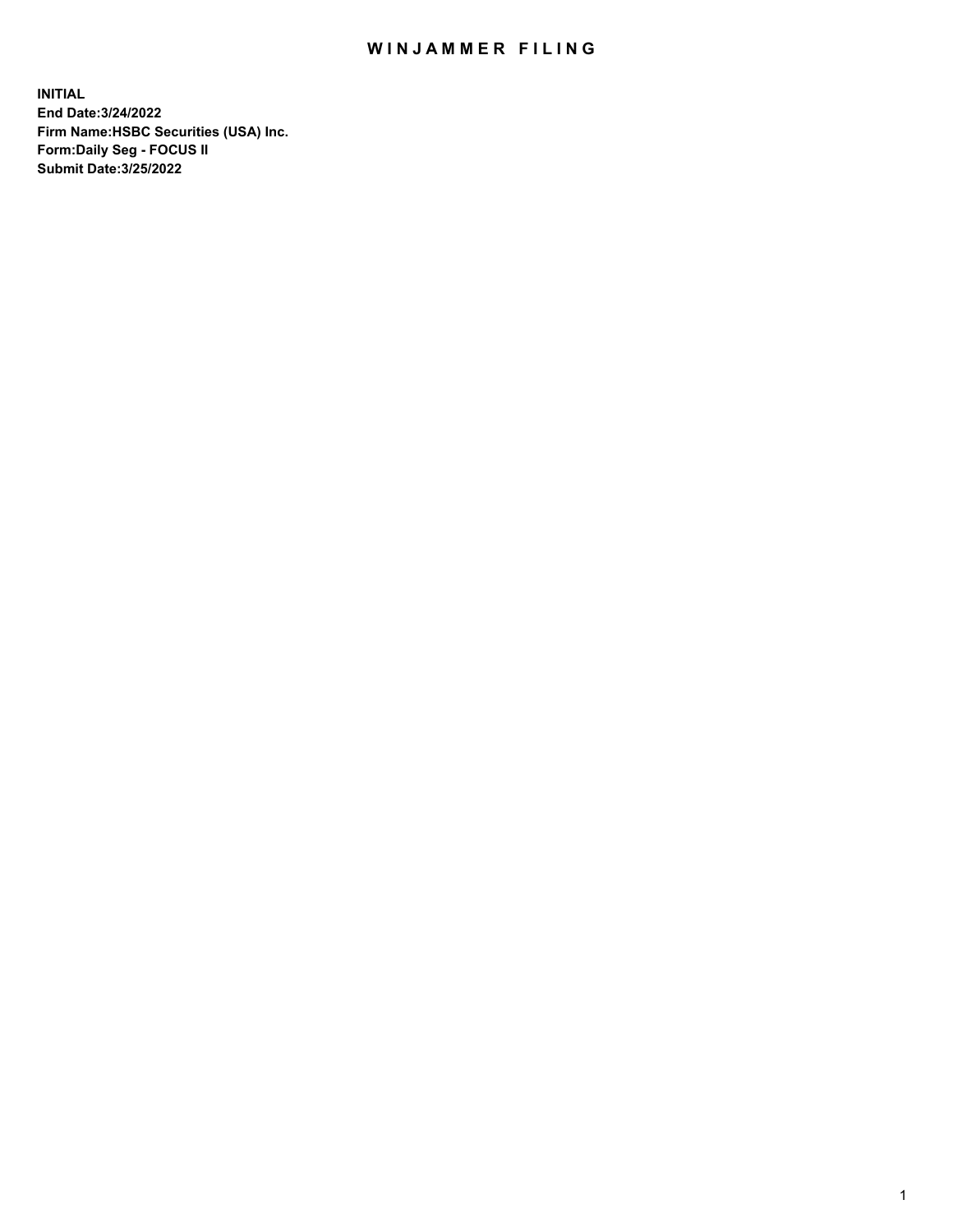**INITIAL End Date:3/24/2022 Firm Name:HSBC Securities (USA) Inc. Form:Daily Seg - FOCUS II Submit Date:3/25/2022 Daily Segregation - Cover Page**

| Name of Company                                                                                                                                                                                                                                                                                                                | <b>HSBC Securities (USA) Inc.</b>                              |
|--------------------------------------------------------------------------------------------------------------------------------------------------------------------------------------------------------------------------------------------------------------------------------------------------------------------------------|----------------------------------------------------------------|
| <b>Contact Name</b>                                                                                                                                                                                                                                                                                                            | <b>Michael Vacca</b>                                           |
| <b>Contact Phone Number</b>                                                                                                                                                                                                                                                                                                    | 212-525-7951                                                   |
| <b>Contact Email Address</b>                                                                                                                                                                                                                                                                                                   | michael.vacca@us.hsbc.com                                      |
| FCM's Customer Segregated Funds Residual Interest Target (choose one):<br>a. Minimum dollar amount: ; or<br>b. Minimum percentage of customer segregated funds required:%; or<br>c. Dollar amount range between: and; or<br>d. Percentage range of customer segregated funds required between:% and%.                          | 110,000,000<br>$\overline{\mathbf{0}}$<br>0 <sub>0</sub><br>00 |
| FCM's Customer Secured Amount Funds Residual Interest Target (choose one):<br>a. Minimum dollar amount: ; or<br>b. Minimum percentage of customer secured funds required:%; or<br>c. Dollar amount range between: and; or<br>d. Percentage range of customer secured funds required between:% and%.                            | 15,000,000<br><u>0</u><br>0 <sub>0</sub><br>00                 |
| FCM's Cleared Swaps Customer Collateral Residual Interest Target (choose one):<br>a. Minimum dollar amount: ; or<br>b. Minimum percentage of cleared swaps customer collateral required:% ; or<br>c. Dollar amount range between: and; or<br>d. Percentage range of cleared swaps customer collateral required between:% and%. | 75,000,000<br><u>0</u><br><u>00</u><br>00                      |

Attach supporting documents CH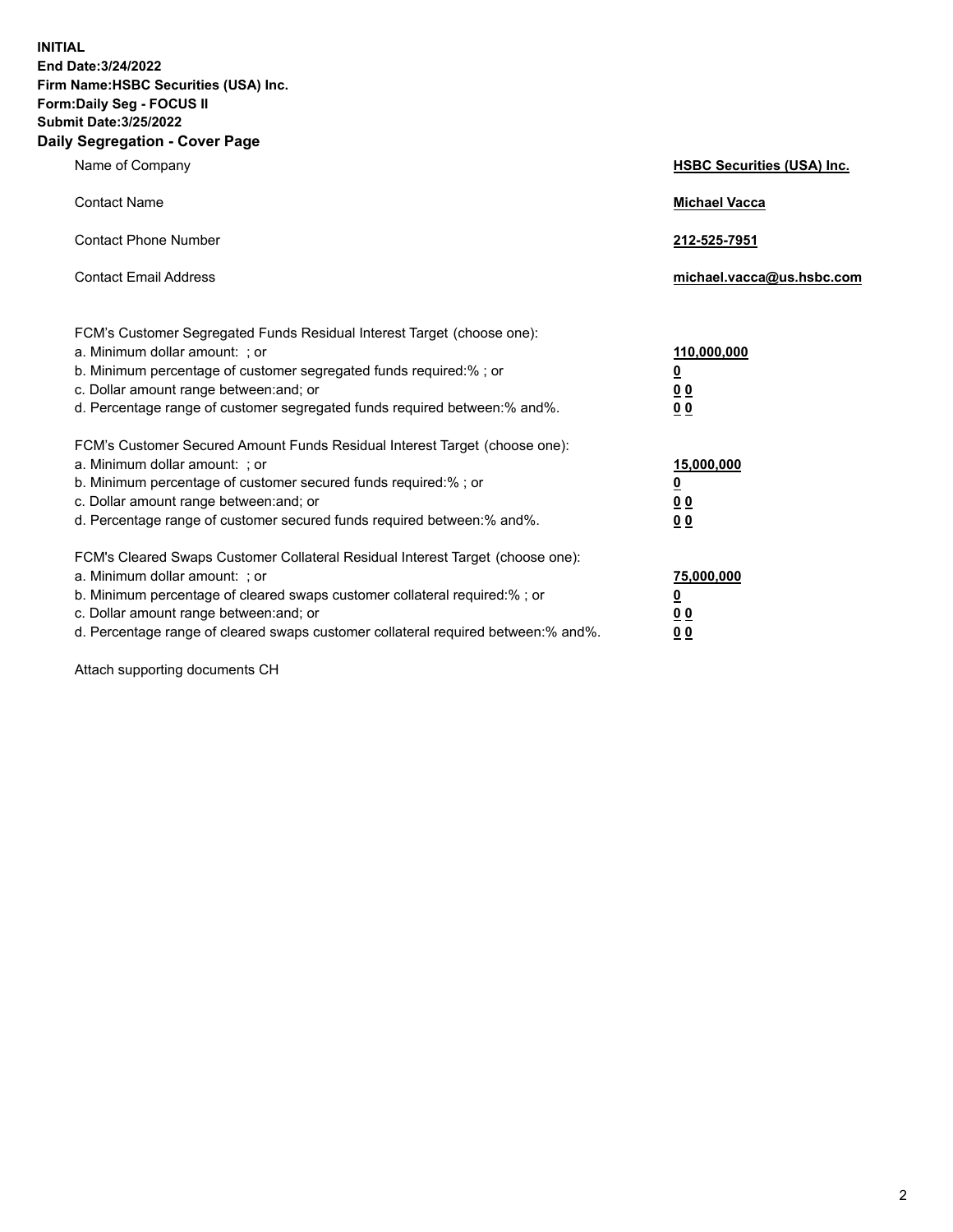**INITIAL End Date:3/24/2022 Firm Name:HSBC Securities (USA) Inc. Form:Daily Seg - FOCUS II Submit Date:3/25/2022 Daily Segregation - Secured Amounts** Foreign Futures and Foreign Options Secured Amounts Amount required to be set aside pursuant to law, rule or regulation of a foreign government or a rule of a self-regulatory organization authorized thereunder **0** [7305] 1. Net ledger balance - Foreign Futures and Foreign Option Trading - All Customers A. Cash **103,924,417** [7315] B. Securities (at market) **44,990,755** [7317] 2. Net unrealized profit (loss) in open futures contracts traded on a foreign board of trade **17,841,651** [7325] 3. Exchange traded options a. Market value of open option contracts purchased on a foreign board of trade **0** [7335] b. Market value of open contracts granted (sold) on a foreign board of trade **0** [7337] 4. Net equity (deficit) (add lines 1. 2. and 3.) **166,756,823** [7345] 5. Account liquidating to a deficit and account with a debit balances - gross amount **46,441** [7351] Less: amount offset by customer owned securities **-18,602** [7352] **27,839** [7354] 6. Amount required to be set aside as the secured amount - Net Liquidating Equity Method (add lines 4 and 5) **166,784,662** [7355] 7. Greater of amount required to be set aside pursuant to foreign jurisdiction (above) or line 6. **166,784,662** [7360] FUNDS DEPOSITED IN SEPARATE REGULATION 30.7 ACCOUNTS 1. Cash in banks A. Banks located in the United States **26,332,581** [7500] B. Other banks qualified under Regulation 30.7 **0** [7520] **26,332,581** [7530] 2. Securities A. In safekeeping with banks located in the United States **44,990,755** [7540] B. In safekeeping with other banks qualified under Regulation 30.7 **0** [7560] **44,990,755** [7570] 3. Equities with registered futures commission merchants A. Cash **0** [7580] B. Securities **0** [7590] C. Unrealized gain (loss) on open futures contracts **0** [7600] D. Value of long option contracts **0** [7610] E. Value of short option contracts **0** [7615] **0** [7620] 4. Amounts held by clearing organizations of foreign boards of trade A. Cash **0** [7640] B. Securities **0** [7650] C. Amount due to (from) clearing organization - daily variation **0** [7660] D. Value of long option contracts **0** [7670] E. Value of short option contracts **0** [7675] **0** [7680] 5. Amounts held by members of foreign boards of trade A. Cash **127,879,147** [7700] B. Securities **0** [7710] C. Unrealized gain (loss) on open futures contracts **17,841,651** [7720] D. Value of long option contracts **0** [7730] E. Value of short option contracts **0** [7735] **145,720,798** [7740] 6. Amounts with other depositories designated by a foreign board of trade **0** [7760] 7. Segregated funds on hand **0** [7765]

- 8. Total funds in separate section 30.7 accounts **217,044,134** [7770]
- 9. Excess (deficiency) Set Aside for Secured Amount (subtract line 7 Secured Statement Page 1 from Line 8)
- 10. Management Target Amount for Excess funds in separate section 30.7 accounts **15,000,000** [7780]

11. Excess (deficiency) funds in separate 30.7 accounts over (under) Management Target **35,259,472** [7785]

**50,259,472** [7380]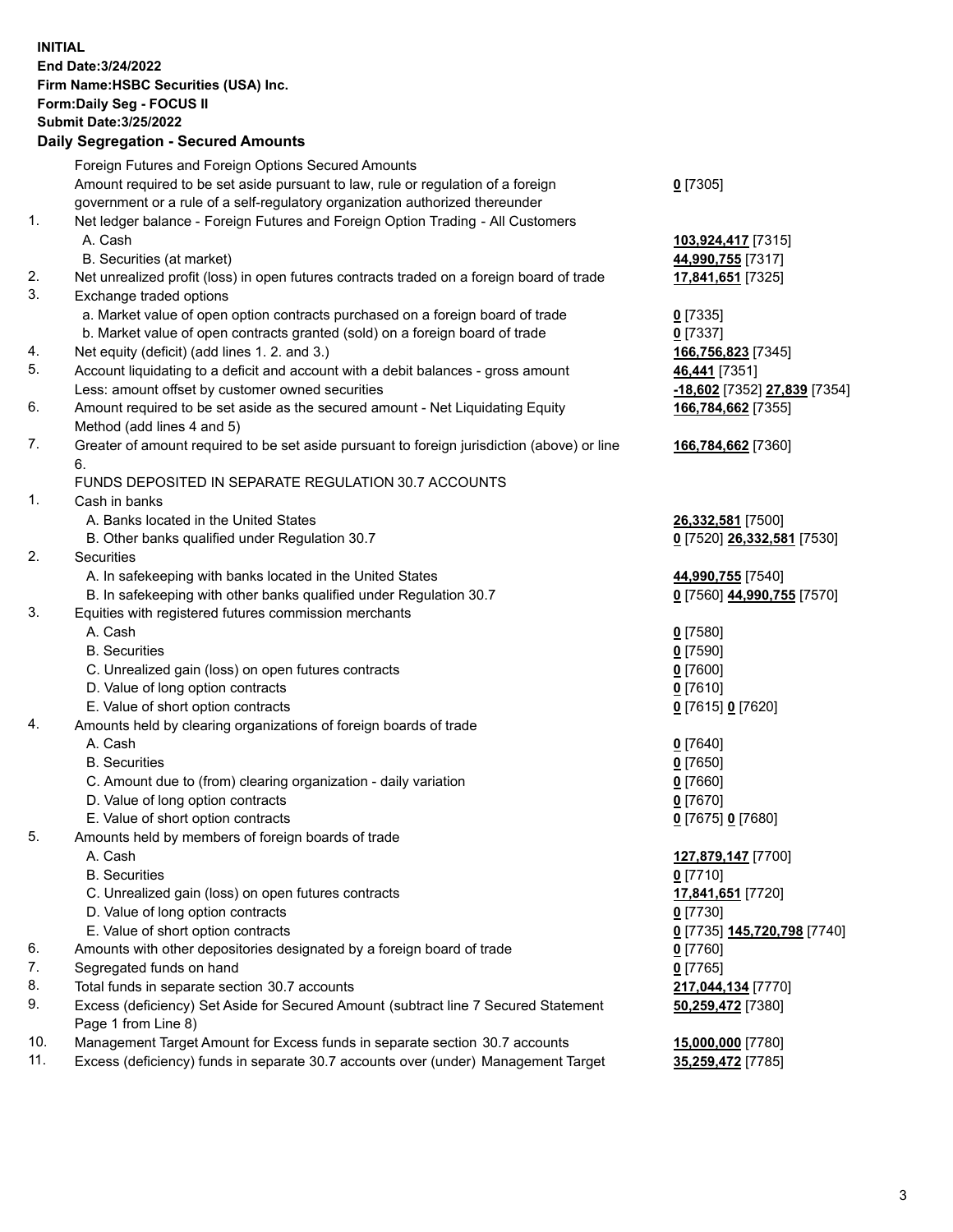**INITIAL End Date:3/24/2022 Firm Name:HSBC Securities (USA) Inc. Form:Daily Seg - FOCUS II Submit Date:3/25/2022 Daily Segregation - Segregation Statement** SEGREGATION REQUIREMENTS(Section 4d(2) of the CEAct) 1. Net ledger balance A. Cash **1,954,644,736** [7010] B. Securities (at market) **997,198,321** [7020] 2. Net unrealized profit (loss) in open futures contracts traded on a contract market **699,912,568** [7030] 3. Exchange traded options A. Add market value of open option contracts purchased on a contract market **3,656,721,556** [7032] B. Deduct market value of open option contracts granted (sold) on a contract market **-821,207,776** [7033] 4. Net equity (deficit) (add lines 1, 2 and 3) **6,487,269,405** [7040] 5. Accounts liquidating to a deficit and accounts with debit balances - gross amount **68,589,945** [7045] Less: amount offset by customer securities **-68,589,726** [7047] **219** [7050] 6. Amount required to be segregated (add lines 4 and 5) **6,487,269,624** [7060] FUNDS IN SEGREGATED ACCOUNTS 7. Deposited in segregated funds bank accounts A. Cash **11,580,528** [7070] B. Securities representing investments of customers' funds (at market) **0** [7080] C. Securities held for particular customers or option customers in lieu of cash (at market) **73,279,777** [7090] 8. Margins on deposit with derivatives clearing organizations of contract markets A. Cash **2,456,269,766** [7100] B. Securities representing investments of customers' funds (at market) **174,306,757** [7110] C. Securities held for particular customers or option customers in lieu of cash (at market) **845,843,016** [7120] 9. Net settlement from (to) derivatives clearing organizations of contract markets **144,560,563** [7130] 10. Exchange traded options A. Value of open long option contracts **3,656,721,556** [7132] B. Value of open short option contracts **-821,207,776** [7133] 11. Net equities with other FCMs A. Net liquidating equity **207,533** [7140] B. Securities representing investments of customers' funds (at market) **0** [7160] C. Securities held for particular customers or option customers in lieu of cash (at market) **23,351,562** [7170] 12. Segregated funds on hand **54,723,966** [7150] 13. Total amount in segregation (add lines 7 through 12) **6,619,637,248** [7180] 14. Excess (deficiency) funds in segregation (subtract line 6 from line 13) **132,367,624** [7190] 15. Management Target Amount for Excess funds in segregation **110,000,000** [7194]

16. Excess (deficiency) funds in segregation over (under) Management Target Amount Excess

**22,367,624** [7198]